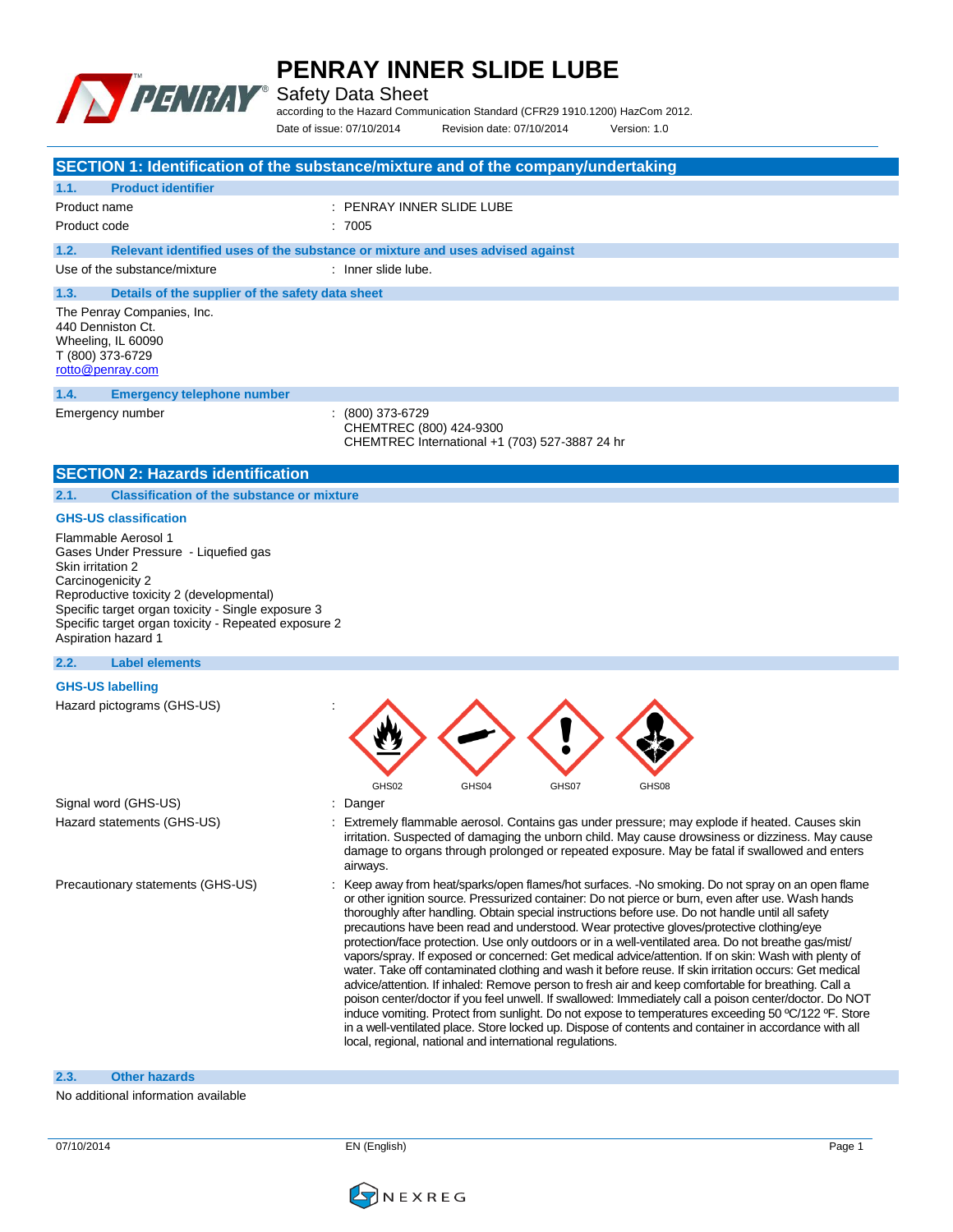Safety Data Sheet

according to the Hazard Communication Standard (CFR29 1910.1200) HazCom 2012.

### **2.4. Unknown acute toxicity (GHS-US)**

20 percent of the mixture consists of ingredient(s) of unknown acute toxicity.

#### **SECTION 3: Composition/information on ingredients**

#### **3.1. Substance**

### Not applicable

#### **3.2. Mixture**

| <b>Name</b>                          | <b>Product identifier</b> | %         | <b>GHS-US classification</b>                                                      |
|--------------------------------------|---------------------------|-----------|-----------------------------------------------------------------------------------|
| Heptane, branched, cyclic and linear | (CAS No) 426260-76-6      | $15 - 40$ | Flam. Liq. 2<br>Skin Irrit, 2<br>STOT SE 3<br>Asp. Tox. 1                         |
| Propane                              | (CAS No) 74-98-6          | $10 - 30$ | Flam. Gas 1<br>Liquefied gas                                                      |
| n-Heptane                            | (CAS No) 142-82-5         | $10 - 30$ | Flam. Liq. 2<br>Skin Irrit, 2<br>STOT SE 3<br>Asp. Tox. 1                         |
| <b>Butane</b>                        | (CAS No) 106-97-8         | $10 - 30$ | Flam. Gas 1<br>Liquefied gas                                                      |
| Asphalt                              | (CAS No) 8052-42-4        | $1 - 5$   | Carc. 2                                                                           |
| Toluene                              | (CAS No) 108-88-3         | $0.1 - 2$ | Flam. Liq. 2<br>Skin Irrit. 2<br>Repr. 2<br>STOT SE 3<br>STOT RE 2<br>Asp. Tox. 1 |

\* The exact percentage (concentration) of composition has been withheld as a trade secret in accordance with paragraph (i) of §1910.1200.

| <b>SECTION 4: First aid measures</b>                                |                                                                                                                                                                                                      |
|---------------------------------------------------------------------|------------------------------------------------------------------------------------------------------------------------------------------------------------------------------------------------------|
| <b>Description of first aid measures</b><br>4.1.                    |                                                                                                                                                                                                      |
| First-aid measures after inhalation                                 | : If inhaled, remove to fresh air. If not breathing, give artificial respiration. If breathing is difficult,<br>give oxygen. Get immediate medical advice/attention.                                 |
| First-aid measures after skin contact                               | : In case of contact, immediately flush skin with plenty of water. Remove contaminated clothing<br>and shoes. Wash clothing before reuse. Call a physician if irritation develops and persists.      |
| First-aid measures after eye contact                                | : In case of contact, immediately flush eyes with plenty of water. Remove contact lenses, if worn. If<br>irritation persists, get medical attention.                                                 |
| First-aid measures after ingestion                                  | : If swallowed, do NOT induce vomiting unless directed to do so by medical personnel. Never give<br>anything by mouth to an unconscious person. Get immediate medical advice/attention.              |
| 4.2.<br>Most important symptoms and effects, both acute and delayed |                                                                                                                                                                                                      |
| Symptoms/injuries after inhalation                                  | : May cause drowsiness, dizziness and central nervous system depression. May cause respiratory<br>tract irritation. Intentional misuse of product by inhalation can result in asphyxiation or death. |
| Symptoms/injuries after skin contact                                | : Causes skin irritation. Symptoms may include redness, edema, drying, defatting and cracking of<br>the skin.                                                                                        |
| Symptoms/injuries after eye contact                                 | : May cause eye irritation. Symptoms may include discomfort or pain, excess blinking and tear<br>production, with possible redness and swelling.                                                     |
| Symptoms/injuries after ingestion                                   | : May be fatal if swallowed and enters airways. This product may be aspirated into the lungs and<br>cause chemical pneumonitis. May cause stomach distress, nausea or vomiting.                      |
| $\sqrt{2}$                                                          | the Holland and Constitution of Holland and Holland and the constitution of the constantine and in the Holland                                                                                       |

**4.3. Indication of any immediate medical attention and special treatment needed**

Symptoms may not appear immediately. In case of accident or if you feel unwell, seek medical advice immediately (show the label or SDS where possible).

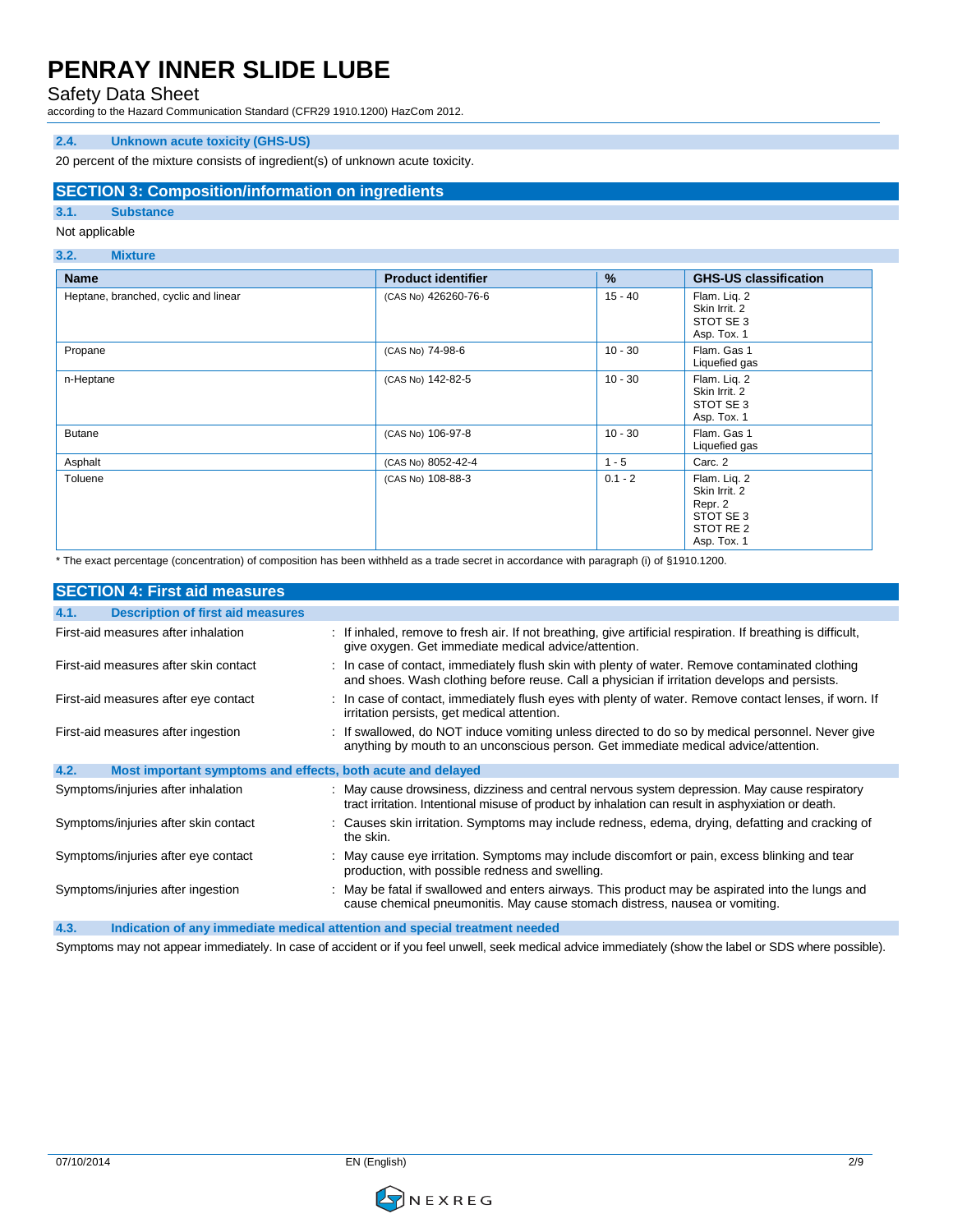Safety Data Sheet

according to the Hazard Communication Standard (CFR29 1910.1200) HazCom 2012.

| <b>SECTION 5: Firefighting measures</b>                 |                                                                                               |                                                                                                                         |                                                                                                                                                                                                                                                                                                |
|---------------------------------------------------------|-----------------------------------------------------------------------------------------------|-------------------------------------------------------------------------------------------------------------------------|------------------------------------------------------------------------------------------------------------------------------------------------------------------------------------------------------------------------------------------------------------------------------------------------|
| 5.1.<br><b>Extinguishing media</b>                      |                                                                                               |                                                                                                                         |                                                                                                                                                                                                                                                                                                |
| Suitable extinguishing media                            |                                                                                               | : Powder, water spray, foam, carbon dioxide.                                                                            |                                                                                                                                                                                                                                                                                                |
| Unsuitable extinguishing media                          |                                                                                               | : Do not use a heavy water stream.                                                                                      |                                                                                                                                                                                                                                                                                                |
| 5.2.                                                    | Special hazards arising from the substance or mixture                                         |                                                                                                                         |                                                                                                                                                                                                                                                                                                |
| Fire hazard                                             |                                                                                               | of carbon.                                                                                                              | : Extremely flammable aerosol. Products of combustion may include, and are not limited to: oxides                                                                                                                                                                                              |
| <b>Explosion hazard</b>                                 |                                                                                               | and injuries.                                                                                                           | : Heat may build pressure, rupturing closed containers, spreading fire and increasing risk of burns                                                                                                                                                                                            |
| 5.3.<br><b>Advice for firefighters</b>                  |                                                                                               |                                                                                                                         |                                                                                                                                                                                                                                                                                                |
| Protection during firefighting                          |                                                                                               |                                                                                                                         | Keep upwind of fire. Wear full fire fighting turn-out gear (full Bunker gear) and respiratory<br>protection (SCBA). Vapors may be heavier than air and may travel along the ground to a distant<br>ignition source and flash back. Use water spray to keep fire-exposed containers cool.       |
| <b>SECTION 6: Accidental release measures</b>           |                                                                                               |                                                                                                                         |                                                                                                                                                                                                                                                                                                |
| 6.1.                                                    |                                                                                               | Personal precautions, protective equipment and emergency procedures                                                     |                                                                                                                                                                                                                                                                                                |
| General measures                                        |                                                                                               | unnecessary and unprotected personnel. Eliminate sources of ignition.                                                   | : Use personal protection recommended in Section 8. Isolate the hazard area and deny entry to                                                                                                                                                                                                  |
| 6.2.                                                    | Methods and material for containment and cleaning up                                          |                                                                                                                         |                                                                                                                                                                                                                                                                                                |
| For containment                                         |                                                                                               | Protective Equipment (PPE).                                                                                             | : Contain and/or absorb spill with inert material (e.g. sand, vermiculite), then place in a suitable<br>container. Do not flush to sewer or allow to enter waterways. Use appropriate Personal                                                                                                 |
| Methods for cleaning up                                 |                                                                                               | : Scoop up material and place in a disposal container. Provide ventilation.                                             |                                                                                                                                                                                                                                                                                                |
| 6.3.<br><b>Reference to other sections</b>              |                                                                                               |                                                                                                                         |                                                                                                                                                                                                                                                                                                |
|                                                         |                                                                                               | See section 8 for further information on protective clothing and equipment and section 13 for advice on waste disposal. |                                                                                                                                                                                                                                                                                                |
| <b>SECTION 7: Handling and storage</b>                  |                                                                                               |                                                                                                                         |                                                                                                                                                                                                                                                                                                |
| <b>Precautions for safe handling</b><br>7.1.            |                                                                                               |                                                                                                                         |                                                                                                                                                                                                                                                                                                |
| Precautions for safe handling                           |                                                                                               | drink or smoke. Use only outdoors or in a well-ventilated area.                                                         | : Keep away from sources of ignition. - No smoking. Do not spray on an open flame or other<br>ignition source. Pressurized container: Do not pierce or burn, even after use. Avoid contact with<br>skin and eyes. Do not swallow. Do not breathe gas/mist/vapors/spray. When using do not eat, |
| Hygiene measures                                        | : Launder contaminated clothing before reuse. Wash hands before eating, drinking, or smoking. |                                                                                                                         |                                                                                                                                                                                                                                                                                                |
| 7.2.                                                    |                                                                                               | Conditions for safe storage, including any incompatibilities                                                            |                                                                                                                                                                                                                                                                                                |
| Storage conditions                                      |                                                                                               |                                                                                                                         | : Keep locked up and out of reach of children. Do not expose ot temperatures exceeding 50°C/<br>122°F. Store away from direct sunlight or other heat sources. Store in a well-ventilated place.                                                                                                |
| 7.3.<br>Specific end use(s)                             |                                                                                               |                                                                                                                         |                                                                                                                                                                                                                                                                                                |
| Not available.                                          |                                                                                               |                                                                                                                         |                                                                                                                                                                                                                                                                                                |
| <b>SECTION 8: Exposure controls/personal protection</b> |                                                                                               |                                                                                                                         |                                                                                                                                                                                                                                                                                                |
| 8.1.<br><b>Control parameters</b>                       |                                                                                               |                                                                                                                         |                                                                                                                                                                                                                                                                                                |
| Heptane, branched, cyclic and linear (426260-76-6)      |                                                                                               |                                                                                                                         |                                                                                                                                                                                                                                                                                                |
| <b>USA ACGIH</b>                                        | <b>ACGIH TWA</b>                                                                              |                                                                                                                         | Not applicable.                                                                                                                                                                                                                                                                                |
| <b>USA OSHA</b>                                         | OSHA PEL (TWA)                                                                                |                                                                                                                         | Not applicable.                                                                                                                                                                                                                                                                                |
| Propane (74-98-6)                                       |                                                                                               |                                                                                                                         |                                                                                                                                                                                                                                                                                                |
| <b>USA ACGIH</b>                                        | ACGIH TWA (ppm)                                                                               |                                                                                                                         | 1000 ppm                                                                                                                                                                                                                                                                                       |
| USA OSHA                                                | OSHA PEL (TWA) (mg/m <sup>3</sup> )                                                           |                                                                                                                         | 1800 mg/m <sup>3</sup>                                                                                                                                                                                                                                                                         |
| USA OSHA                                                | OSHA PEL (TWA) (ppm)                                                                          |                                                                                                                         | 1000 ppm                                                                                                                                                                                                                                                                                       |
| n-Heptane (142-82-5)                                    |                                                                                               |                                                                                                                         |                                                                                                                                                                                                                                                                                                |
| <b>USA ACGIH</b>                                        | ACGIH TWA (ppm)                                                                               |                                                                                                                         | 400 ppm                                                                                                                                                                                                                                                                                        |
| <b>USA ACGIH</b>                                        | ACGIH STEL (ppm)                                                                              |                                                                                                                         | 500 ppm                                                                                                                                                                                                                                                                                        |
| USA OSHA                                                | OSHA PEL (TWA) (mg/m <sup>3</sup> )                                                           |                                                                                                                         | 2000 mg/m <sup>3</sup>                                                                                                                                                                                                                                                                         |
|                                                         |                                                                                               |                                                                                                                         |                                                                                                                                                                                                                                                                                                |
| 07/10/2014                                              |                                                                                               | EN (English)                                                                                                            | 3/9                                                                                                                                                                                                                                                                                            |

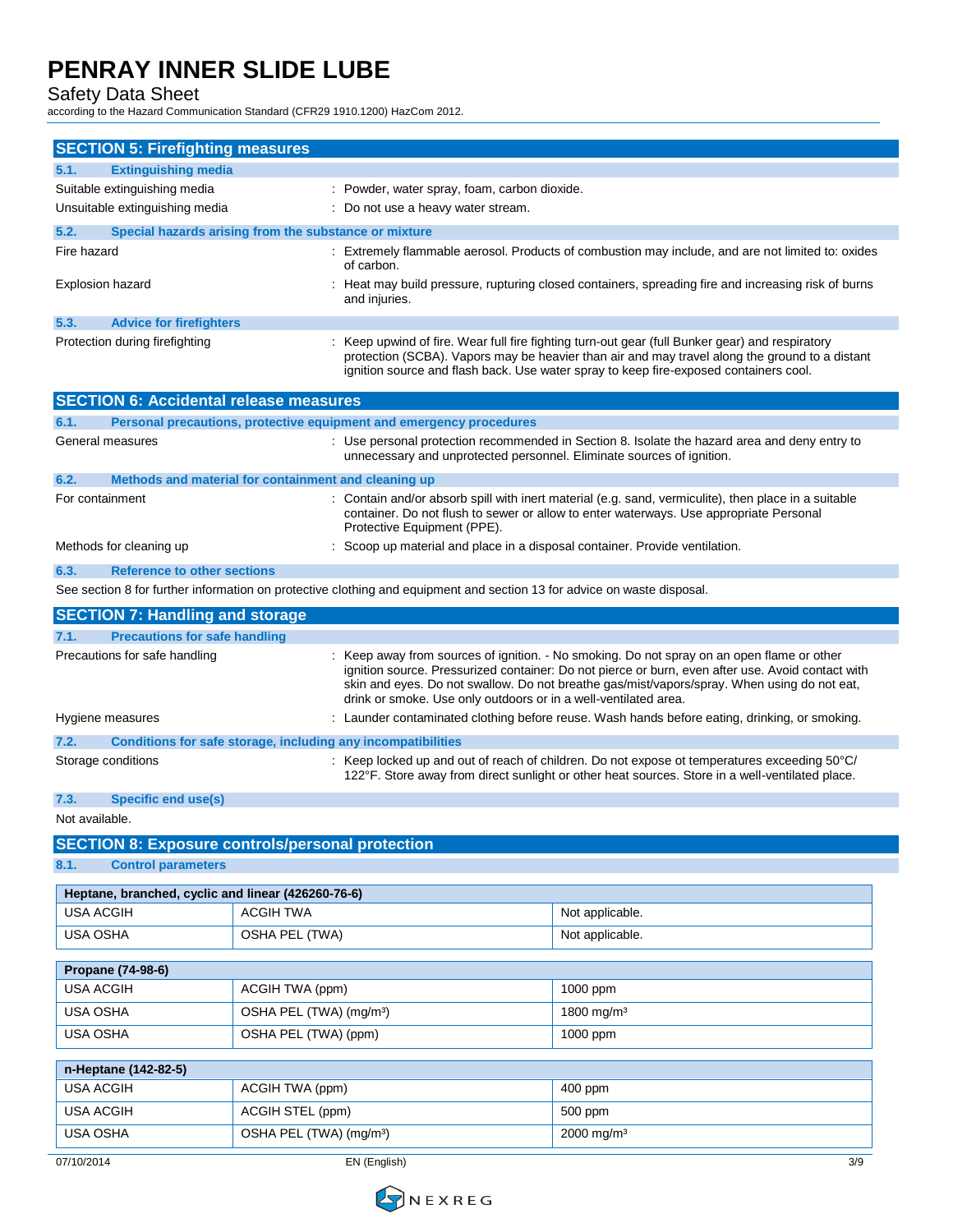### Safety Data Sheet

according to the Hazard Communication Standard (CFR29 1910.1200) HazCom 2012.

| n-Heptane (142-82-5)             |                                |                         |
|----------------------------------|--------------------------------|-------------------------|
| <b>USA OSHA</b>                  | OSHA PEL (TWA) (ppm)           | 500 ppm                 |
|                                  |                                |                         |
| Butane (106-97-8)                |                                |                         |
| <b>USA ACGIH</b>                 | ACGIH STEL (ppm)               | 1000 ppm                |
|                                  |                                |                         |
| Asphalt (8052-42-4)              |                                |                         |
| <b>USA ACGIH</b>                 | ACGIH TWA (mg/m <sup>3</sup> ) | $0.5$ mg/m <sup>3</sup> |
|                                  |                                |                         |
| Toluene (108-88-3)               |                                |                         |
| <b>USA ACGIH</b>                 | ACGIH TWA (ppm)                | 20 ppm                  |
| <b>USA OSHA</b>                  | OSHA PEL (TWA) (ppm)           | 200 ppm                 |
| <b>USA OSHA</b>                  | OSHA PEL (Ceiling) (ppm)       | 300 ppm                 |
| 8.2.<br><b>Exposure controls</b> |                                |                         |

| Appropriate engineering controls | : Use ventilation adequate to keep exposures (airborne levels of dust, fume, vapor, etc.) below<br>recommended exposure limits.                                                                                                                                                                   |
|----------------------------------|---------------------------------------------------------------------------------------------------------------------------------------------------------------------------------------------------------------------------------------------------------------------------------------------------|
| Personal protective equipment    | : Avoid all unnecessary exposure.                                                                                                                                                                                                                                                                 |
| Hand protection                  | : Wear chemically resistant protective gloves.                                                                                                                                                                                                                                                    |
| Eye protection                   | : Safety glasses or goggles are recommended when using product.                                                                                                                                                                                                                                   |
| Skin and body protection         | : Wear suitable protective clothing.                                                                                                                                                                                                                                                              |
| Respiratory protection           | : A NIOSH approved respirator is recommended in poorly ventilated areas or when permissible<br>exposure limits may be exceeded. Respirator selection must be based on known or anticipated<br>exposure levels, the hazards of the product and the safe working limits of the selected respirator. |
| Environmental exposure controls  | : Maintain levels below Community environmental protection thresholds.                                                                                                                                                                                                                            |
| Other information                | : Do not eat, smoke or drink where material is handled, processed or stored. Wash hands carefully<br>before eating or smoking. Handle according to established industrial hygiene and safety practices.                                                                                           |

| 9.1.<br>Information on basic physical and chemical properties |                           |  |
|---------------------------------------------------------------|---------------------------|--|
| Physical state                                                | : Gas/Pressurized Liquid. |  |
| Appearance                                                    | : Grease.                 |  |
| Color                                                         | : Black.                  |  |
| Odor                                                          | : Solvent.                |  |
| Odor threshold                                                | : No data available.      |  |
| pH                                                            | : No data available.      |  |
| Relative evaporation rate (butylacetate=1)                    | : No data available.      |  |
| Melting point                                                 | : No data available.      |  |
| Freezing point                                                | : No data available.      |  |
| Boiling point                                                 | : No data available.      |  |
| Flash point                                                   | : No data available.      |  |
| Self ignition temperature                                     | : No data available.      |  |
| Decomposition temperature                                     | : No data available.      |  |
| Flammability (solid, gas)                                     | : Flammable.              |  |
| Vapor pressure                                                | : No data available.      |  |
| Relative vapor density at 20 °C                               | : No data available.      |  |
| Relative density                                              | $: 6.326 - 6.386$         |  |
| Solubility                                                    | : No data available.      |  |
| Log Pow                                                       | : No data available.      |  |
| Log Kow                                                       | : No data available.      |  |
| Viscosity, kinematic                                          | : No data available.      |  |
| Viscosity, dynamic                                            | : No data available.      |  |
| Explosive properties                                          | : No data available.      |  |
| Oxidising properties                                          | : No data available.      |  |
|                                                               |                           |  |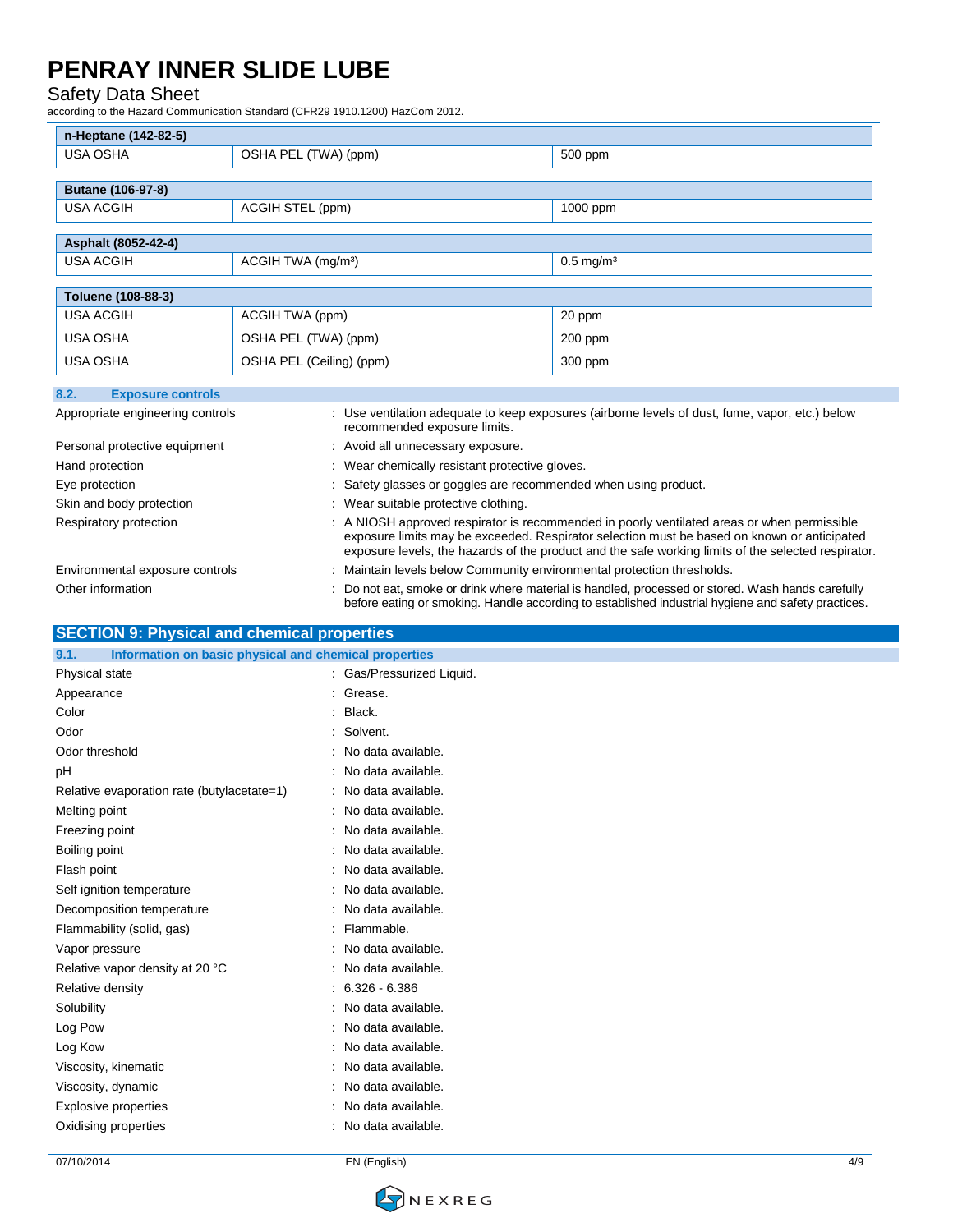Safety Data Sheet

expression Standard (CFR29 1910.1200) HazCom 2012.

| according to the Hazard Communication Standard (CFN29-1910.1200) HazCom Z012. |                                                                                                                                                    |
|-------------------------------------------------------------------------------|----------------------------------------------------------------------------------------------------------------------------------------------------|
| Explosive limits                                                              | : No data available.                                                                                                                               |
| 9.2.<br><b>Other information</b>                                              |                                                                                                                                                    |
| No additional information available                                           |                                                                                                                                                    |
| <b>SECTION 10: Stability and reactivity</b>                                   |                                                                                                                                                    |
| 10.1.<br><b>Reactivity</b>                                                    |                                                                                                                                                    |
| No dangerous reaction known under conditions of normal use.                   |                                                                                                                                                    |
| 10.2.<br><b>Chemical stability</b>                                            |                                                                                                                                                    |
| not burn.                                                                     | Stable under normal storage conditions. Extremely flammable aerosol. Contents under pressure. Container may explode if heated. Do not puncture. Do |
| 10.3.<br><b>Possibility of hazardous reactions</b>                            |                                                                                                                                                    |
| No dangerous reaction known under conditions of normal use.                   |                                                                                                                                                    |
| 10.4.<br><b>Conditions to avoid</b>                                           |                                                                                                                                                    |
| Heat. Incompatible materials. Sources of ignition.                            |                                                                                                                                                    |
| 10.5.<br><b>Incompatible materials</b>                                        |                                                                                                                                                    |
| Strong oxidizing agents. Strong reducing agents.                              |                                                                                                                                                    |
| 10.6.<br><b>Hazardous decomposition products</b>                              |                                                                                                                                                    |
| May include, and are not limited to: oxides of carbon.                        |                                                                                                                                                    |
| <b>SECTION 11: Toxicological information</b>                                  |                                                                                                                                                    |
| <b>Information on toxicological effects</b><br>11.1.                          |                                                                                                                                                    |
| Acute toxicity                                                                | : Not classified                                                                                                                                   |
| 7005                                                                          |                                                                                                                                                    |
| LD50 oral rat                                                                 | > 2000 mg/kg                                                                                                                                       |
| LD50 dermal rabbit                                                            | > 2000 mg/kg                                                                                                                                       |
| LC50 inhalation rat                                                           | $> 5$ mg/l/4h                                                                                                                                      |
| Propane (74-98-6)                                                             |                                                                                                                                                    |
| LC50 inhalation rat                                                           | 658 mg/l/4h                                                                                                                                        |
|                                                                               |                                                                                                                                                    |
| n-Heptane (142-82-5)<br>LD50 dermal rabbit                                    |                                                                                                                                                    |
| LC50 inhalation rat                                                           | 3000 mg/kg<br>103 g/m <sup>3</sup> /4h                                                                                                             |
|                                                                               |                                                                                                                                                    |
| Butane (106-97-8)                                                             |                                                                                                                                                    |
| LC50 inhalation rat                                                           | 658 g/m <sup>3</sup> /4h                                                                                                                           |
| Asphalt (8052-42-4)                                                           |                                                                                                                                                    |
| LD50 oral rat                                                                 | > 5000 mg/kg                                                                                                                                       |
| LD50 dermal rabbit                                                            | > 2000 mg/kg                                                                                                                                       |
| Toluene (108-88-3)                                                            |                                                                                                                                                    |
| LD50 oral rat                                                                 | > 5000 mg/kg                                                                                                                                       |
| LD50 dermal rat                                                               | 12124 mg/kg                                                                                                                                        |
| LD50 dermal rabbit                                                            | 8390 mg/kg                                                                                                                                         |
| LC50 inhalation rat                                                           | 28.1 mg/l/4h                                                                                                                                       |
| Skin corrosion/irritation                                                     | : Causes skin irritation.                                                                                                                          |
| Serious eye damage/irritation                                                 | Based on available data, the classification criteria are not met.                                                                                  |
| Respiratory or skin sensitisation                                             | : Based on available data, the classification criteria are not met.                                                                                |
| Germ cell mutagenicity                                                        | Based on available data, the classification criteria are not met.                                                                                  |
| Carcinogenicity                                                               | : Suspected of causing cancer.                                                                                                                     |
| Asphalt (8052-42-4)                                                           |                                                                                                                                                    |
| IARC group                                                                    | 2B - Possibly carcinogenic to humans                                                                                                               |
| National Toxicity Program (NTP) Status                                        | 5 - Twelfth Report - Items under consideration                                                                                                     |
|                                                                               |                                                                                                                                                    |
| Toluene (108-88-3)                                                            | 3 - Not classifiable                                                                                                                               |
| IARC group                                                                    |                                                                                                                                                    |

07/10/2014 EN (English) 5/9

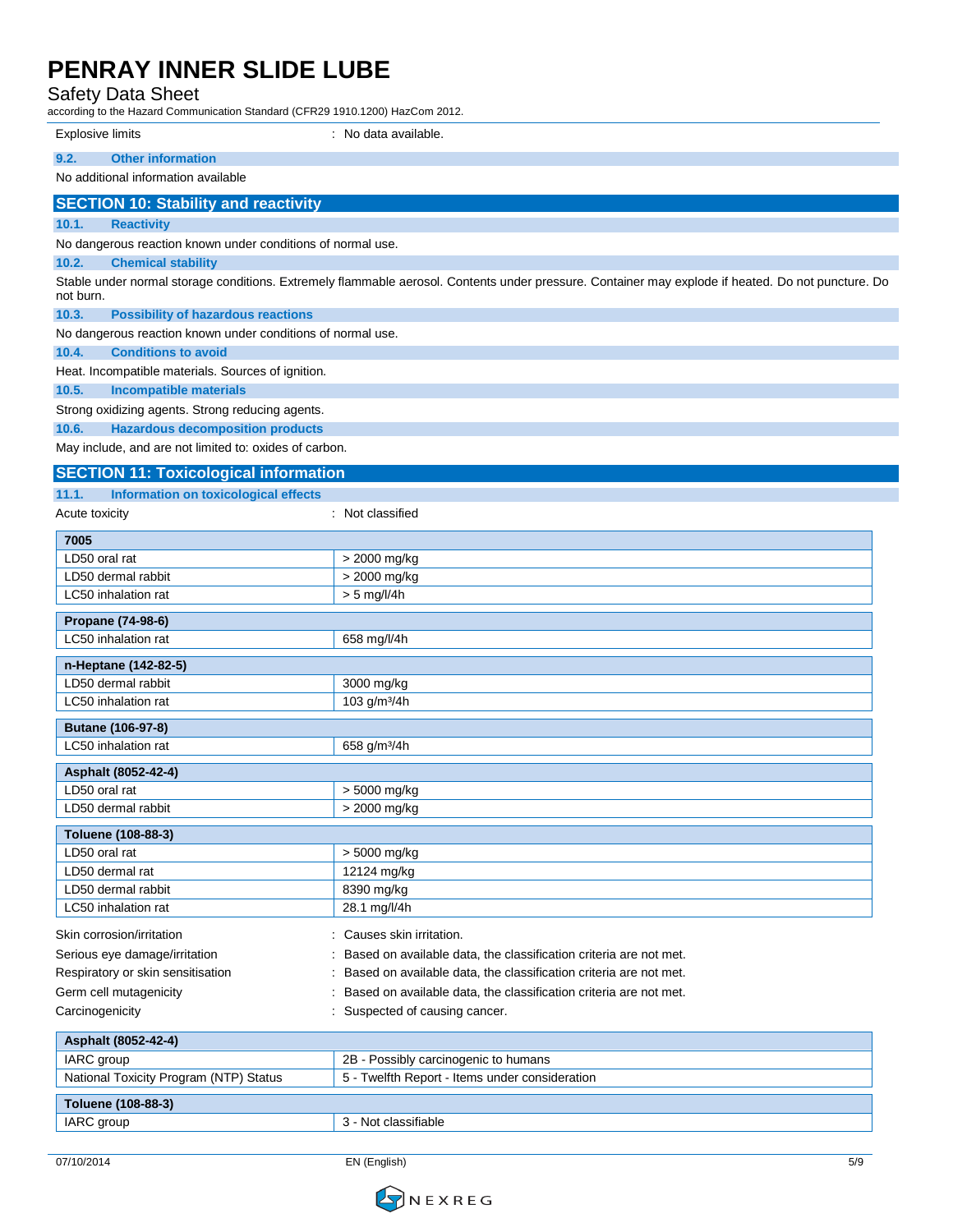### Safety Data Sheet

according to the Hazard Communication Standard (CFR29 1910.1200) HazCom 2012.

| Reproductive toxicity                              | : Suspected of damaging the unborn child.                                                                                                                                                            |
|----------------------------------------------------|------------------------------------------------------------------------------------------------------------------------------------------------------------------------------------------------------|
| Specific target organ toxicity (single exposure)   | : May cause drowsiness or dizziness.                                                                                                                                                                 |
| Specific target organ toxicity (repeated exposure) | : May cause damage to organs through prolonged or repeated exposure.                                                                                                                                 |
| Aspiration hazard                                  | : May be fatal if swallowed and enters airways.                                                                                                                                                      |
| Symptoms/injuries after inhalation                 | : May cause drowsiness, dizziness and central nervous system depression. May cause respiratory<br>tract irritation. Intentional misuse of product by inhalation can result in asphyxiation or death. |
| Symptoms/injuries after skin contact               | : Causes skin irritation. Symptoms may include redness, edema, drying, defatting and cracking of<br>the skin.                                                                                        |
| Symptoms/injuries after eye contact                | : May cause eye irritation. Symptoms may include discomfort or pain, excess blinking and tear<br>production, with possible redness and swelling.                                                     |
| Symptoms/injuries after ingestion                  | : May be fatal if swallowed and enters airways. This product may be aspirated into the lungs and<br>cause chemical pneumonitis. May cause stomach distress, nausea or vomiting.                      |
| <b>SECTION 12: Ecological information</b>          |                                                                                                                                                                                                      |
| 12.1.<br><b>Toxicity</b>                           |                                                                                                                                                                                                      |
| Ecology gonoral                                    | May cause lengtherm adverse offects in the aquatic environment                                                                                                                                       |

| Luuluyy - yollolal |                                      | $\ldots$ ividy cause iong-term adverse enects in the aquatic environment. |
|--------------------|--------------------------------------|---------------------------------------------------------------------------|
| 12.2.              | <b>Persistence and degradability</b> |                                                                           |
| 7005               |                                      |                                                                           |
|                    | Persistence and degradability        | Not established.                                                          |
| 12.3.              | <b>Bioaccumulative potential</b>     |                                                                           |
| 7005               |                                      |                                                                           |
|                    | Bioaccumulative potential            | Not established.                                                          |
| 12.4.              | <b>Mobility in soil</b>              |                                                                           |

No additional information available

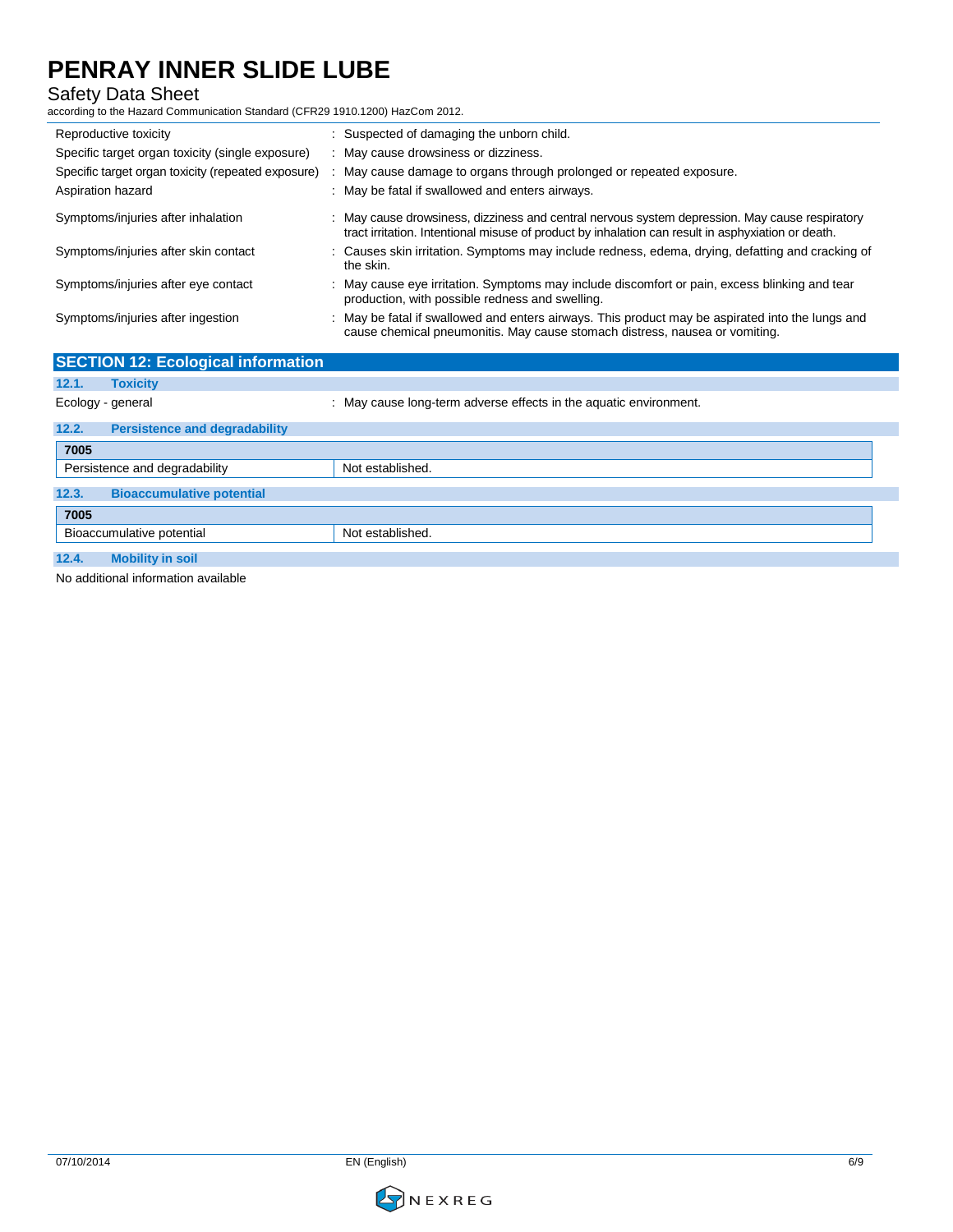Safety Data Sheet

according to the Hazard Communication Standard (CFR29 1910.1200) HazCom 2012.

| 12.5.<br><b>Other adverse effects</b>                                                                                                                                       |                                                                                                                                                                                            |  |
|-----------------------------------------------------------------------------------------------------------------------------------------------------------------------------|--------------------------------------------------------------------------------------------------------------------------------------------------------------------------------------------|--|
| Effect on ozone layer                                                                                                                                                       | : No additional information available                                                                                                                                                      |  |
| Effect on the global warming                                                                                                                                                | : No known ecological damage caused by this product.                                                                                                                                       |  |
| <b>SECTION 13: Disposal considerations</b>                                                                                                                                  |                                                                                                                                                                                            |  |
| <b>Waste treatment methods</b><br>13.1.                                                                                                                                     |                                                                                                                                                                                            |  |
| Waste disposal recommendations                                                                                                                                              | : This material must be disposed of in accordance with all local, state, provincial, and federal<br>regulations. The generation of waste should be avoided or minimized wherever possible. |  |
| Additional information                                                                                                                                                      | : Flammable vapors may accumulate in the container. Do not incinerate closed containers.                                                                                                   |  |
| <b>SECTION 14: Transport information</b>                                                                                                                                    |                                                                                                                                                                                            |  |
| In accordance with DOT                                                                                                                                                      |                                                                                                                                                                                            |  |
| <b>UN number</b><br>14.1.                                                                                                                                                   |                                                                                                                                                                                            |  |
| UN-No.                                                                                                                                                                      | UN1950                                                                                                                                                                                     |  |
| 14.2.<br><b>UN proper shipping name</b>                                                                                                                                     |                                                                                                                                                                                            |  |
| Proper Shipping Name                                                                                                                                                        | : Aerosols, flammable                                                                                                                                                                      |  |
| <b>Hazard Classes</b>                                                                                                                                                       | 2.1                                                                                                                                                                                        |  |
| <b>Hazard labels</b>                                                                                                                                                        |                                                                                                                                                                                            |  |
| <b>Additional information</b><br>14.3.                                                                                                                                      |                                                                                                                                                                                            |  |
| Other information                                                                                                                                                           | : No supplementary information available.                                                                                                                                                  |  |
| Special transport precautions                                                                                                                                               | : Do not handle until all safety precautions have been read and understood.                                                                                                                |  |
| <b>SECTION 15: Regulatory information</b>                                                                                                                                   |                                                                                                                                                                                            |  |
| <b>15.1. US Federal requlations</b>                                                                                                                                         |                                                                                                                                                                                            |  |
| All components of this product are listed, or excluded from listing, on the United States Environmental Protection Agency Toxic<br>Substances Control Act (TSCA) inventory. |                                                                                                                                                                                            |  |
| n-Heptane (142-82-5)                                                                                                                                                        |                                                                                                                                                                                            |  |
| <b>EPA TSCA Regulatory Flag</b>                                                                                                                                             | T - T - indicates a substance that is the subject of a Section 4 test rule under TSCA.                                                                                                     |  |
| Toluene (108-88-3)                                                                                                                                                          |                                                                                                                                                                                            |  |
| Listed on SARA Section 313 (Specific toxic chemical listings)                                                                                                               |                                                                                                                                                                                            |  |
| SARA Section 313 - Emission Reporting                                                                                                                                       | 1.0%                                                                                                                                                                                       |  |
| 15.2. US State regulations                                                                                                                                                  |                                                                                                                                                                                            |  |

| 7005                       |                                                                                                                                |
|----------------------------|--------------------------------------------------------------------------------------------------------------------------------|
| State or local regulations | This product contains chemicals known to the State of California to cause cancer, birth<br>defects or other reproductive harm. |
|                            |                                                                                                                                |

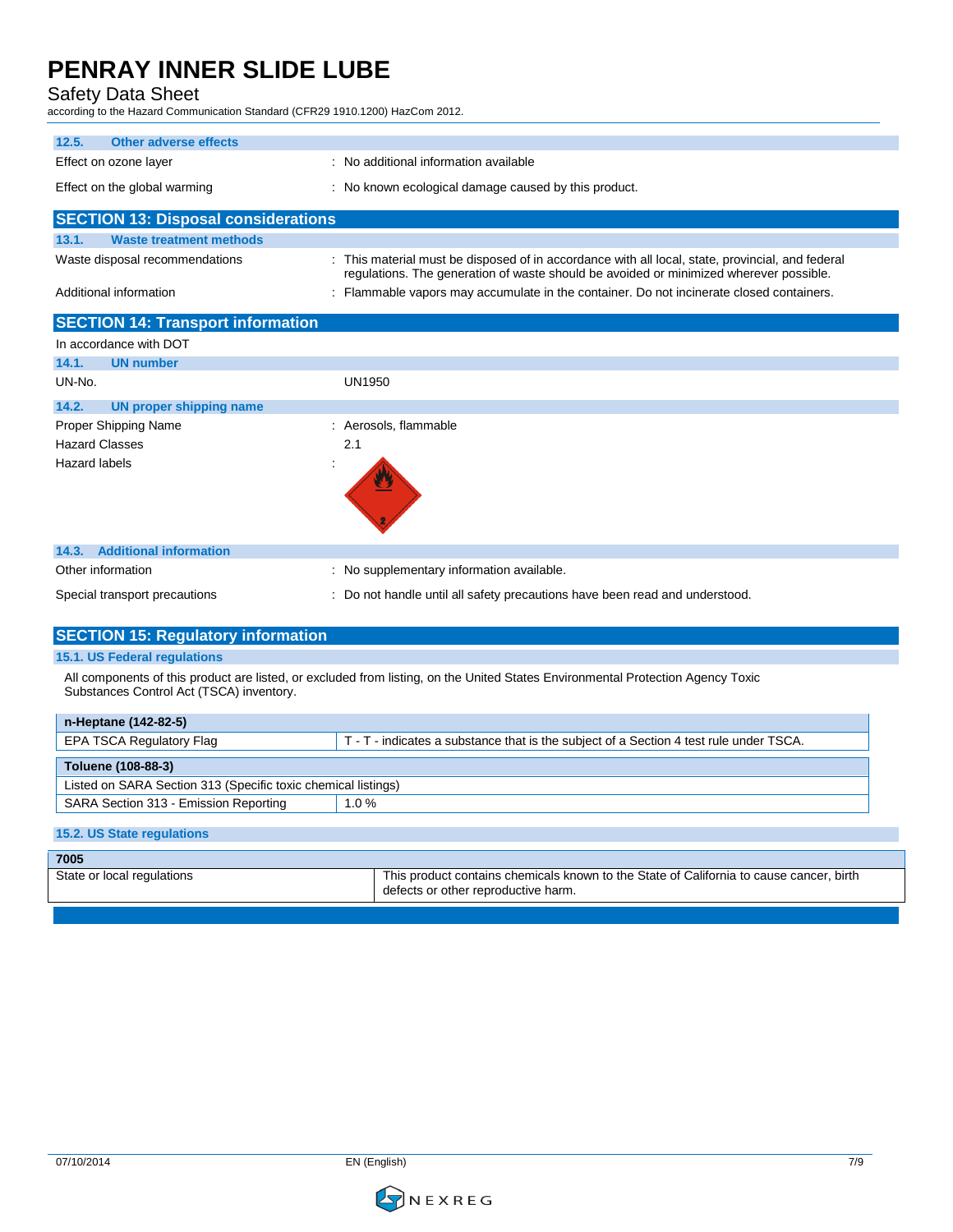Safety Data Sheet

according to the Hazard Communication Standard (CFR29 1910.1200) HazCom 2012.

### **SECTION 16: Other information** Indication of changes in the set of the set of the set of the set of the set of the set of the set of the set of the set of the set of the set of the set of the set of the set of the set of the set of the set of the set of

| Date of issue     | : 07/10/2014 |
|-------------------|--------------|
| Other information | : None.      |